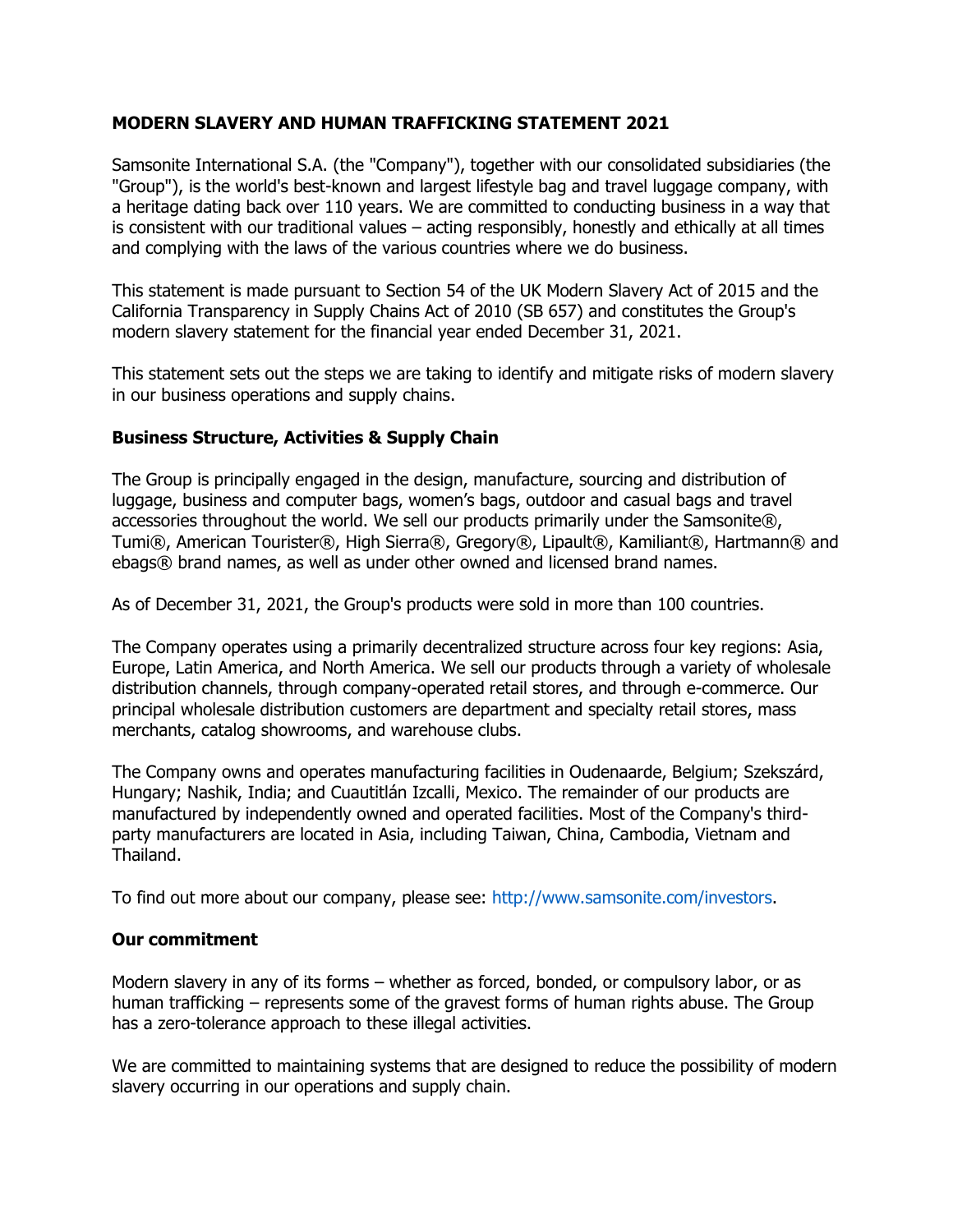## **Our policies**

We uphold this commitment through our policies: our Employee Code of Conduct, Samsonite Ethical Charter and Tumi Standards of Engagement, in addition to our governance process which is supported by our leadership team.

The Company's employee Code of Conduct is mandatory and extends to every person working at the Group. Included in it is the Company's corporate commitment to legal compliance, ethical behavior, and support for labor standards enshrined by the International Labor Organization (ILO). The Code of Conduct acknowledges the Company's support for the ILO's central tenant: that people throughout the world should be able to undertake decent and productive work in conditions of freedom, equality, security and human dignity. The Company's policies explicitly include a prohibition on the use of forced or other compulsory labor across our business, as well as our supply chain. Employees who fail to abide by the Group's policies are subject to discipline and dismissal, if warranted.

We work to ensure that our global supply chain partners follow socially responsible and ethically acceptable practices. The Samsonite Ethical Charter guides our approach to minimum standards in the supply chain. Samsonite requires all suppliers and their subcontractors to accept this commitment. The first clause of this charter states:

"The use of forced labor is forbidden, and employees shall not be kept in locked premises nor shall their freedom be restricted in any other way. No compulsory deposits of money or identity cards etc. shall be demanded from employees as security against work, and they shall be free to resign their employment within a reasonable term. (ILO Conventions 29 and 105)"

In the case of the Company's Tumi brand, a supplier code of conduct, known as the Standards of Engagement, is in effect for its supply chain partners. Tumi suppliers are required to post the Tumi Standards of Engagement in prominent places within their facility in local language to ensure that workers are well informed and educated. We also obtained agreement from suppliers to strictly adhere to our code and to accept Tumi and Worldwide Responsible Accredited Production (WRAP) monitoring.

Collectively, these standards set forth the vision for acceptable business practices related to workers' rights, working conditions, terms of employment, decent work, supplier systems, and worker protections. They are consistent with the ILO covenants, such as prohibitions against forced labor and child labor. The Company uses these standards as an integral component of our sourcing strategies, including how we evaluate supplier performance, and determine with which factories we will continue to engage and grow our business.

## **Due Diligence Processes & Risk Management**

The Group does not support or knowingly maintain relationships with any business involved or connected in any way with modern slavery. Nevertheless, the Group understands that the greatest risk of modern slavery is in our product supply chain; as such, we have undertaken activities to identify and minimize those risks with our direct and indirect final assembly suppliers, and with raw material or component suppliers with whom we have a direct contract.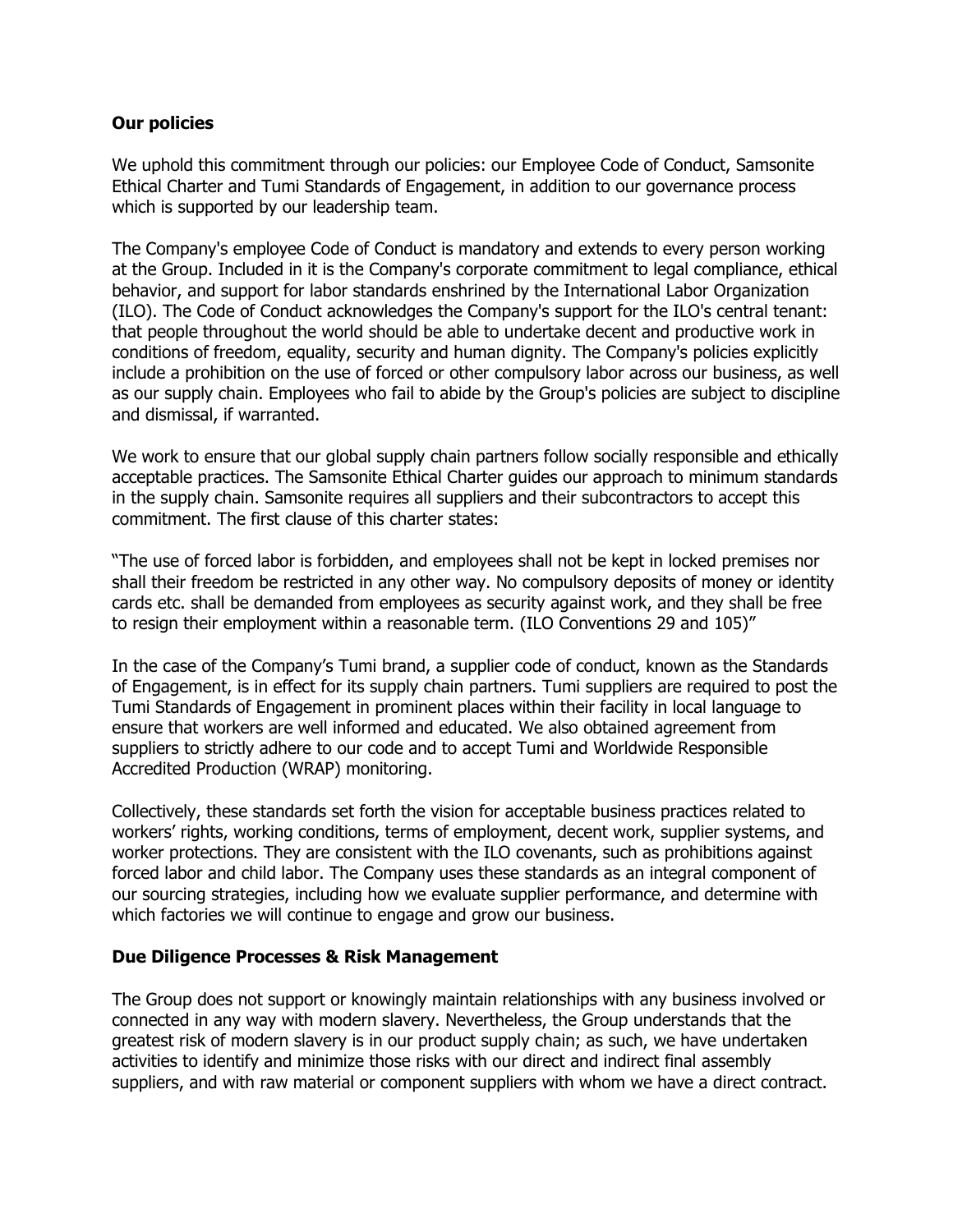The Company conducts due diligence checks of new and existing suppliers with whom we have a direct contractual relationship in the form of either self-assessment questionnaires or a compliance audit conducted by or on behalf of the Company. If evidence of modern slavery is found, the Group will examine the circumstances and develop the best possible strategy for resolution. The Group may act against those suppliers that do not demonstrate sufficient commitment to the supplier codes of conduct or are in breach of it; subsequent actions can include terminating the supplier.

The Group seeks to ensure that all new and existing third-party suppliers with whom we contract abide by the Company's policies. Supply contracts require compliance, and the Group's social compliance audit personnel visit suppliers on a regular basis and audit their compliance. Failure to remedy violations of the policy may result in termination of the relationship with the supplier. Monitoring and verification activities are carried out by a team of trained professionals based in China and in India.

The Company's Tumi brand routinely verifies suppliers by using its internal audit program to assess suppliers' environmental protection, human rights, and health & safety aspects. Corrective action plans (CAP) are required within 30 days of the audit and a follow-up visit will be arranged to verify the implementation after the CAP submission. We expect suppliers to make improvements and develop sustainable mechanisms to ensure ongoing compliance.

In 2021, 9 WRAP audits and 19 in-house audits were conducted for Tumi suppliers, in addition to 171 audits for suppliers of the Company's other brands. The number of audits in 2021 increased compared to 2020 but remains lower than in 2019, the last full year before the COVID-19 pandemic impacted the Company's business.

For more information, please refer to the Company's 2021 ESG Report, available at [https://corporate.samsonite.com/en/reports-policies.html.](https://corporate.samsonite.com/en/reports-policies.html)

# **Training**

The Company's employees are introduced to the Code of Conduct during their induction orientation. We educate our suppliers about the prohibition on human trafficking, child labor, and other violations of our standards through the process of requiring adherence to the Code of Conduct and through our on-site monitoring and verification processes.

## **Grievance Mechanisms and Remedy**

The Group maintains and enforces internal accountability procedures for employees and suppliers who fail to meet our standards to prevent the incidence of modern slavery in our operations and/or supply chain.

We provide the opportunity for everyone who works in the Group to report suspected breaches of the Employee Code of Conduct, including via an anonymous confidential hotline and website reporting service. Members of the Group's management team in the finance, legal, human resources and internal audit departments review any information that is submitted via the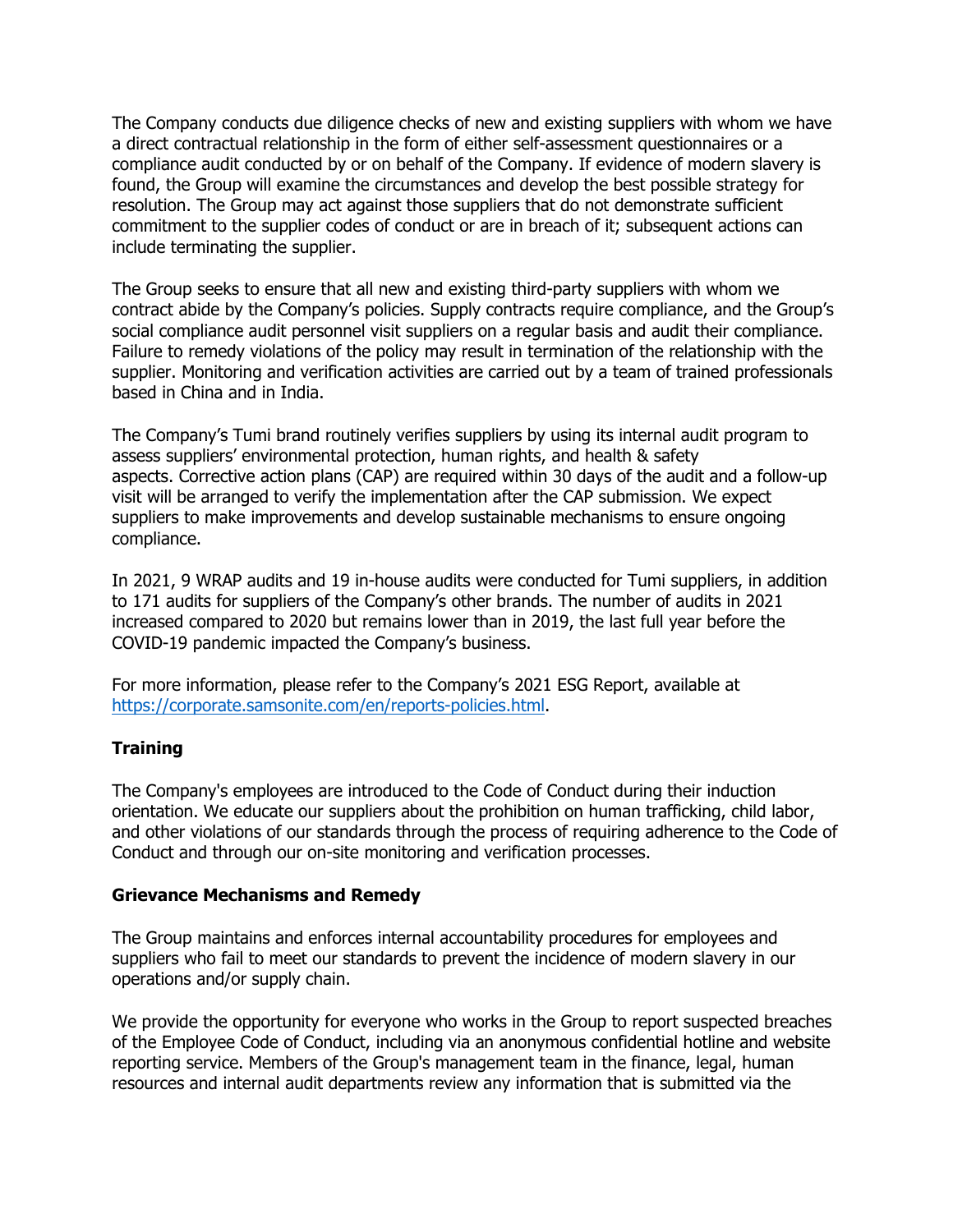hotline. The hotline is available toll-free and is publicized to employees electronically, in our Code of Conduct, and through posters and in worker handbooks throughout our operations.

Employees may use this hotline, anonymously if desired, if they have any workplace concern that they wish to report. Employees using the hotline are protected against retaliation. Reports are investigated and appropriate remedial actions taken as needed.

## **Program Evaluation**

Evaluation of the effectiveness of our efforts to ensure that no human trafficking or modern slavery is present in the Company or in our supply chain rests with the country and regional management for employees, and with sourcing and production staff in the supply chain; this process is reviewed periodically by the internal audit team.

We know that our work to ensure we are appropriately tackling the issue of modern slavery requires our ongoing commitment. We are committed to playing our part to identify and tackle issues of modern slavery that touch our business.

Approved by the Board on March 10, 2022.

Signed on behalf of the Board of SAMSONITE INTERNATIONAL S.A.

Kyle Francis Gendreau Chief Executive Officer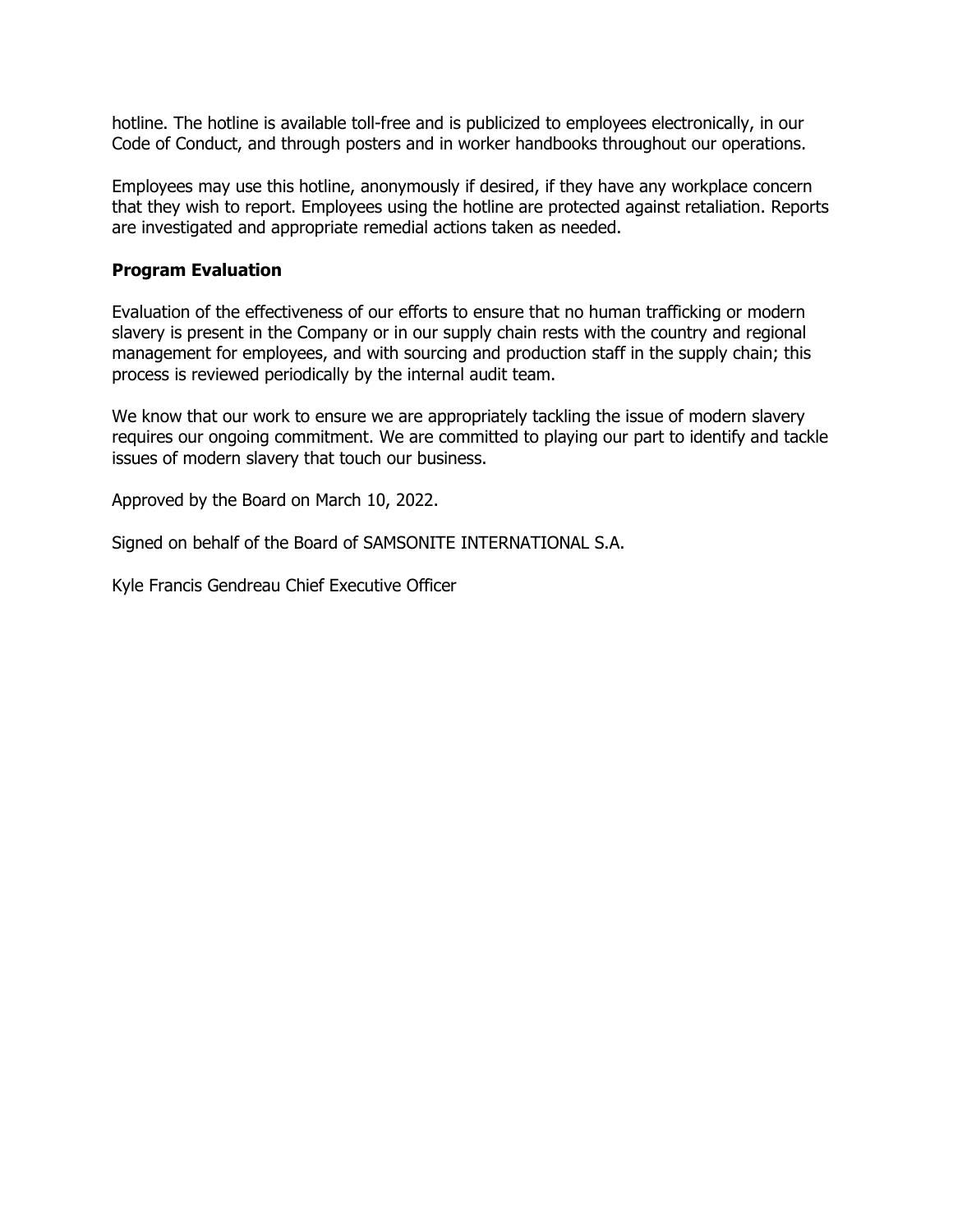## MODERN SLAVERY AND HUMAN TRAFFICKING STATEMENT 2020

Samsonite International S.A. (the "Company"), together with our consolidated subsidiaries (the "Group"), is the world's best-known and largest lifestyle bag and travel luggage company, with a heritage dating back over 110 years. We are committed to conducting business in a way that is consistent with our traditional values – acting responsibly, honestly and ethically at all times and complying with the laws of the various countries where we do business.

This statement is made pursuant to Section 54 of the UK Modern Slavery Act of 2015 and the California Transparency in Supply Chains Act of 2010 (SB 657) and constitutes the Group's modern slavery statement for the financial year ended December 31, 2020.

This statement sets out the steps we are taking to identify and mitigate risks of modern slavery in our business operations and supply chains.

## **Business Structure, Activities & Supply Chain**

The Group is principally engaged in the design, manufacture, sourcing and distribution of luggage, business and computer bags, women's bags, outdoor and casual bags, travel accessories and slim protective cases for personal electronic devices throughout the world. We sell our products primarily under the Samsonite®, Tumi®, American Tourister®, Speck®, High Sierra®, Gregory®, Lipault®, Kamiliant®, Hartmann® and ebags® brand names, as well as under other owned and licensed brand names.

As of December 31, 2020, the Group's products were sold in more than 100 countries.

The Company operates using a primarily decentralized structure across four key regions: Asia, Europe, Latin America and North America. We sell our products through a variety of wholesale distribution channels, through company-operated retail stores, and through ecommerce. Our principal wholesale distribution customers are department and specialty retail stores, mass merchants, catalog showrooms, and warehouse clubs.

The Company owns and operates manufacturing facilities in Oudenaarde, Belgium; Szekszárd, Hungary; Nashik, India; and, Cuautitlán Izcalli, Mexico. The remainder of our products are manufactured by independently owned and operated facilities. Most of the Company's third- party manufacturers are located in Asia, including Taiwan, China, Cambodia, Vietnam and Thailand.

To find out more about our company, please see: http://www.samsonite.com/investors

# **Our commitment**

Modern slavery in any of its forms – whether as forced, bonded, or compulsory labor, or as human trafficking – represents some of the gravest forms of human rights abuse. The Group has a zero-tolerance approach to these illegal activities.

We are committed to maintaining systems that are designed to reduce the possibility of modern slavery occurring in our operations and supply chain.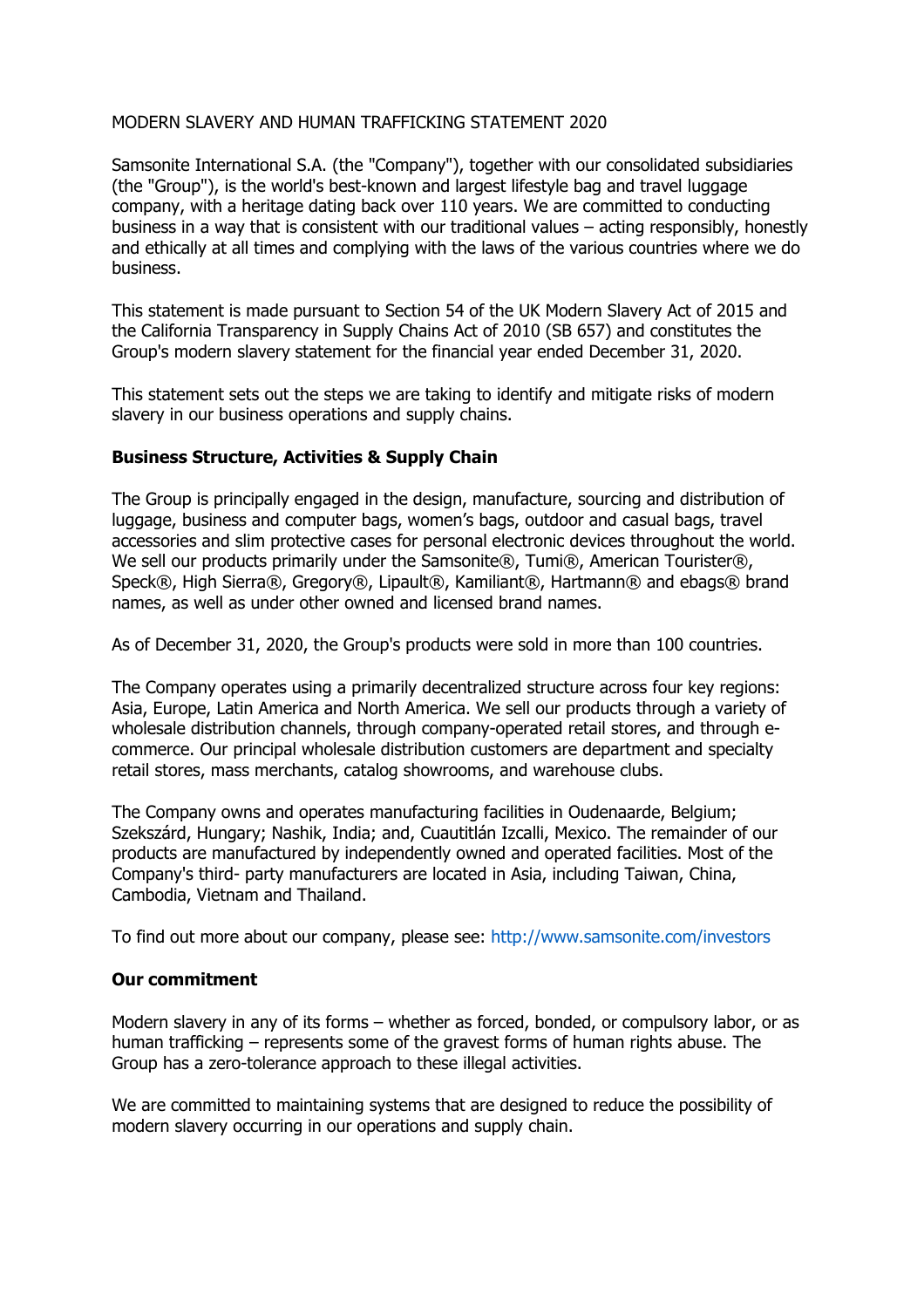# **Our policies**

We uphold this commitment through our policies: our Employee Code of Conduct, Samsonite Ethical Charter and Tumi Standards of Engagement, in addition to our governance process which is supported by our leadership team.

The Company's employee Code of Conduct is mandatory and extends to every person working at the Group. Included in it is the Company's corporate commitment to legal compliance, ethical behavior, and support for labor standards enshrined by the International Labor Organization (ILO). The Code of Conduct acknowledges the Company's support for the ILO's central tenant: that people throughout the world should be able to undertake decent and productive work in conditions of freedom, equality, security and human dignity. The Company's policies explicitly include a prohibition on the use of forced or other compulsory labor across our business, as well as our supply chain. Employees who fail to abide by the Group's policies are subject to discipline and dismissal, if warranted.

We work to ensure that our global supply chain partners follow socially responsible and ethically acceptable practices. The Samsonite Ethical Charter guides our approach to minimum standards in the supply chain. Samsonite requires all suppliers and their subcontractors to accept this commitment. The first clause of this charter states that:

"The use of forced labor is forbidden, and employees shall not be kept in locked premises nor shall their freedom be restricted in any other way. No compulsory deposits of money or identity cards etc. shall be demanded from employees as security against work, and they shall be free to resign their employment within a reasonable term. (ILO Conventions 29 and 105)"

In the case of the Company's TUMI brand, a suppliers' code of conduct, known as the Standards of Engagement, is in effect for its supply chain partners.

Collectively, these standards set forth the vision for acceptable business practices related to workers' rights, working conditions, terms of employment, decent work, supplier systems, and worker protections. They are consistent with the ILO covenants, such as prohibitions against forced labor and child labor. The Company uses these standards as an integral component of our sourcing strategies, including how we evaluate supplier performance, and determine with which factories we will continue to engage and grow our business.

## **Due Diligence Processes & Risk Management**

The Group does not support or knowingly maintain relationships with any business involved or connected in any way with modern slavery. Nevertheless, the Group understands that the greatest risk of modern slavery is in our product supply chain; as such, we have undertaken activities to identify and minimize those risks with our direct and indirect final assembly suppliers, and with raw material or component suppliers with whom we have a direct contract.

The Company conducts due diligence checks of new and existing suppliers with whom we have a direct contractual relationship in the form of either self-assessment questionnaires or a compliance audit conducted by or on behalf of the Company. If evidence of modern slavery is found, the Group will examine the circumstances and develop the best possible strategy for resolution. The Group may act against those suppliers that do not demonstrate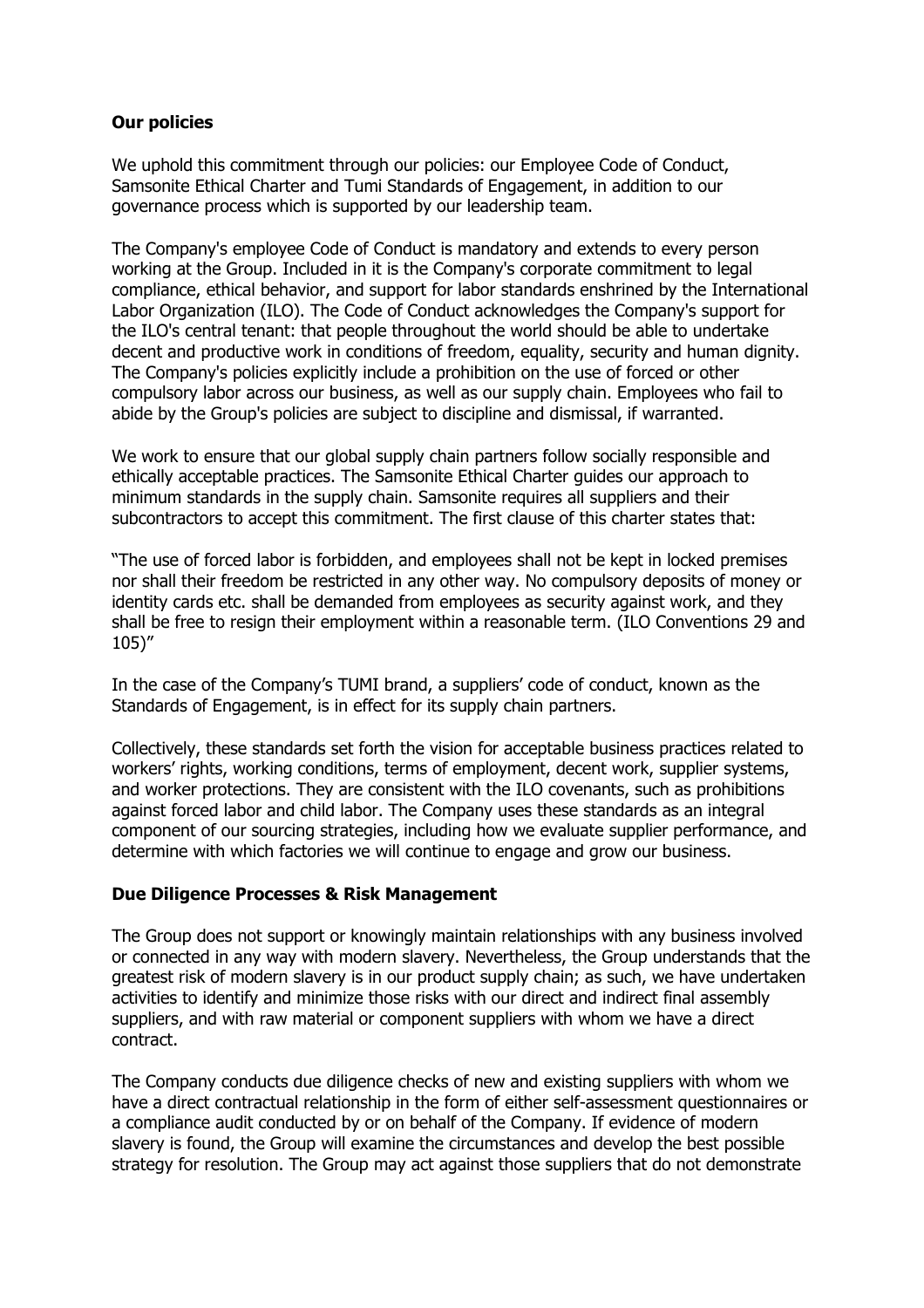sufficient commitment to the supplier codes of conduct or are in breach of it; subsequent actions can include terminating the supplier.

The Group seeks to ensure that all new and existing third-party suppliers with whom we contract abide by the Company's policies. Supply contracts require compliance, and the Group's social compliance audit personnel visit suppliers on a regular basis and audit their compliance. Failure to remedy violations of the policy may result in termination of the relationship with the supplier. Monitoring and verification activities are carried out by a team of trained professionals based in China and in India.

135 audits were conducted in 2020 compared to 314 in 2019. The reduction in the number of audits was due to reduced production activity corresponding to reduced consumer demand as a result of the Covid-19 pandemic.

For more information, please refer to the Company's 2020 ESG Report. [LINK]

## **Training**

The Company's employees are introduced to the Code of Conduct during their induction orientation. We educate our suppliers about the prohibition on human trafficking, child labor, and other violations of our standards through the process of requiring adherence to the Code of Conduct and through our on-site monitoring and verification processes.

## **Grievance Mechanisms and Remedy**

The Group maintains and enforces internal accountability procedures for employees and suppliers who fail to meet our standards to prevent the incidence of modern-day slavery in our operations and/or supply chain.

We provide the opportunity for everyone who works in the Group to report suspected breaches of the Employee Code of Conduct, including via an anonymous confidential hotline and website reporting service. Members of the Group's management team in the finance, legal, human resources and internal audit departments review any information that is submitted via the hotline. The hotline is available toll-free and is publicized to employees electronically, in our Code of Conduct, and through posters and in worker handbooks throughout our operations.

Employees may use this hotline, anonymously if desired, if they have any workplace concern that they wish to report. Employees using the hotline are protected against retaliation. Reports are investigated and appropriate remedial actions taken as needed.

# **Program Evaluation**

Evaluation of the effectiveness of our efforts to ensure that no human trafficking or modern slavery is present in the Company or in our supply chain rests with the country and regional management for employees, and with sourcing and production staff in the supply chain; this process is reviewed periodically by the internal audit team.

We know that our work to ensure we are appropriately tackling the issue of modern slavery requires our ongoing commitment. We are committed to playing our part to identify and tackle issues of modern slavery that touch our business.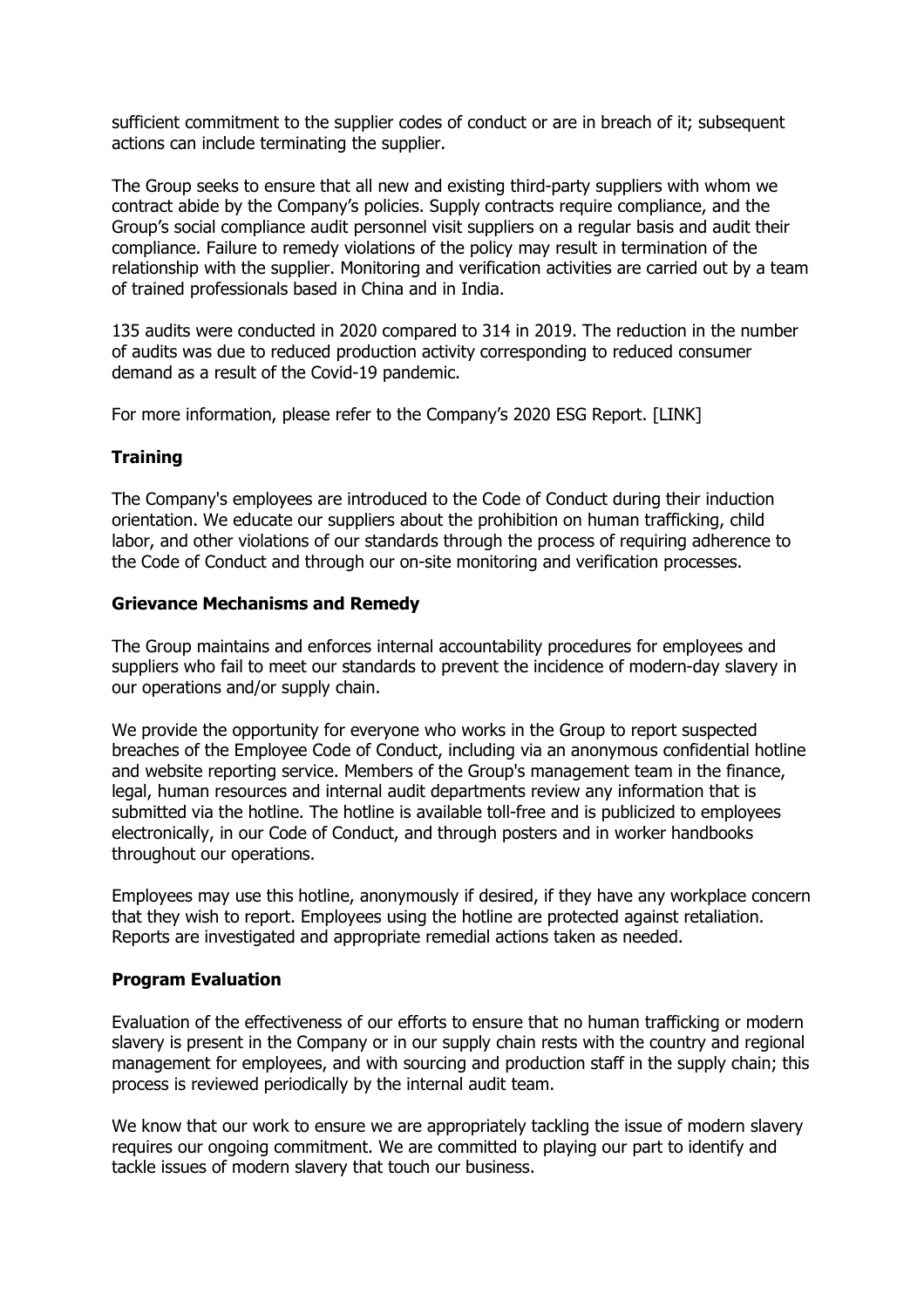Approved by the Board on March 17, 2021.

Signed on behalf of the Board of SAMSONITE INTERNATIONAL S.A.

Kyle Francis Gendreau Chief Executive Officer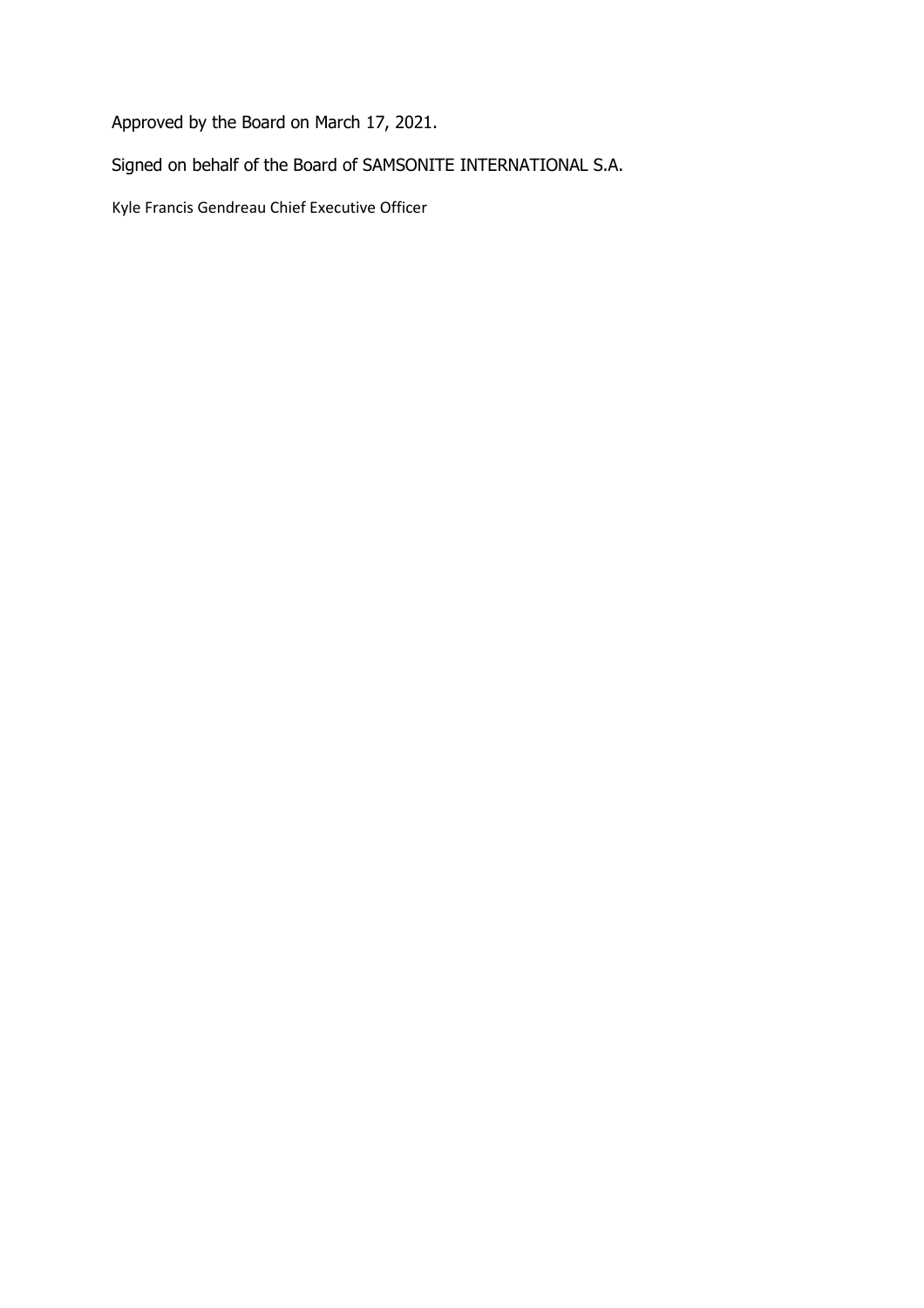## MODERN SLAVERY AND HUMAN TRAFFICKING STATEMENT 2019

Samsonite International S.A. (the "Company"), together with our consolidated subsidiaries (the "Group"), is the world's best-known and largest lifestyle bag and travel luggage company, with a heritage dating back 110 years. We are committed to conducting business in a way that is consistent with our traditional values – acting responsibly, honestly and ethically at all times and complying with the laws of the various countries where we do business.

This statement is made pursuant to Section 54 of the UK Modern Slavery Act of 2015 and the California Transparency in Supply Chains Act of 2010 (SB 657), and constitutes the Group's modern slavery statement for the financial year ended December 31, 2019.

This statement sets out the steps we are taking to identify and mitigate risks of modern slavery in our business operations and supply chains.

## **Business Structure, Activities & Supply Chain**

The Group is principally engaged in the design, manufacture, sourcing and distribution of luggage, business and computer bags, women's bags, outdoor and casual bags, travel accessories and slim protective cases for personal electronic devices throughout the world. We sell our products primarily under the Samsonite®, Tumi®, American Tourister®, Speck®, High Sierra®, Gregory®, Lipault®, Kamiliant®, Hartmann® and eBags® brand names, as well as under other owned and licensed brand names.

As of December 31, 2019, the Group's products were sold in more than 100 countries.

The Company operates using a primarily decentralized structure across four key regions: Asia, Europe, Latin America and North America. We sell our products through a variety of wholesale distribution channels, through company-operated retail stores, and through e-commerce. Our principal wholesale distribution customers are department and specialty retail stores, mass merchants, catalog showrooms, and warehouse clubs.

The Company owns and operates manufacturing facilities in Oudenaarde, Belgium; Szekszárd, Hungary; Nashik, India; and, Cuautitlán Izcalli, Mexico. The remainder of our products are manufactured by independently owned and operated facilities. Most of the Company's thirdparty manufacturers are located in Asia, including Taiwan, China, Cambodia, Vietnam and Thailand.

To find out more about our company, please see: [http://www.samsonite.com/investors](http://www.samsonite.com/investors%20;jsessionid=D232D978BFDDEC3E0604F6E5F13FF833) 

## **Our commitment**

Modern slavery in any of its forms – whether as forced, bonded, or compulsory labor, or as human trafficking – represents some of the gravest forms of human rights abuse. The Group has a zero-tolerance approach to these illegal activities.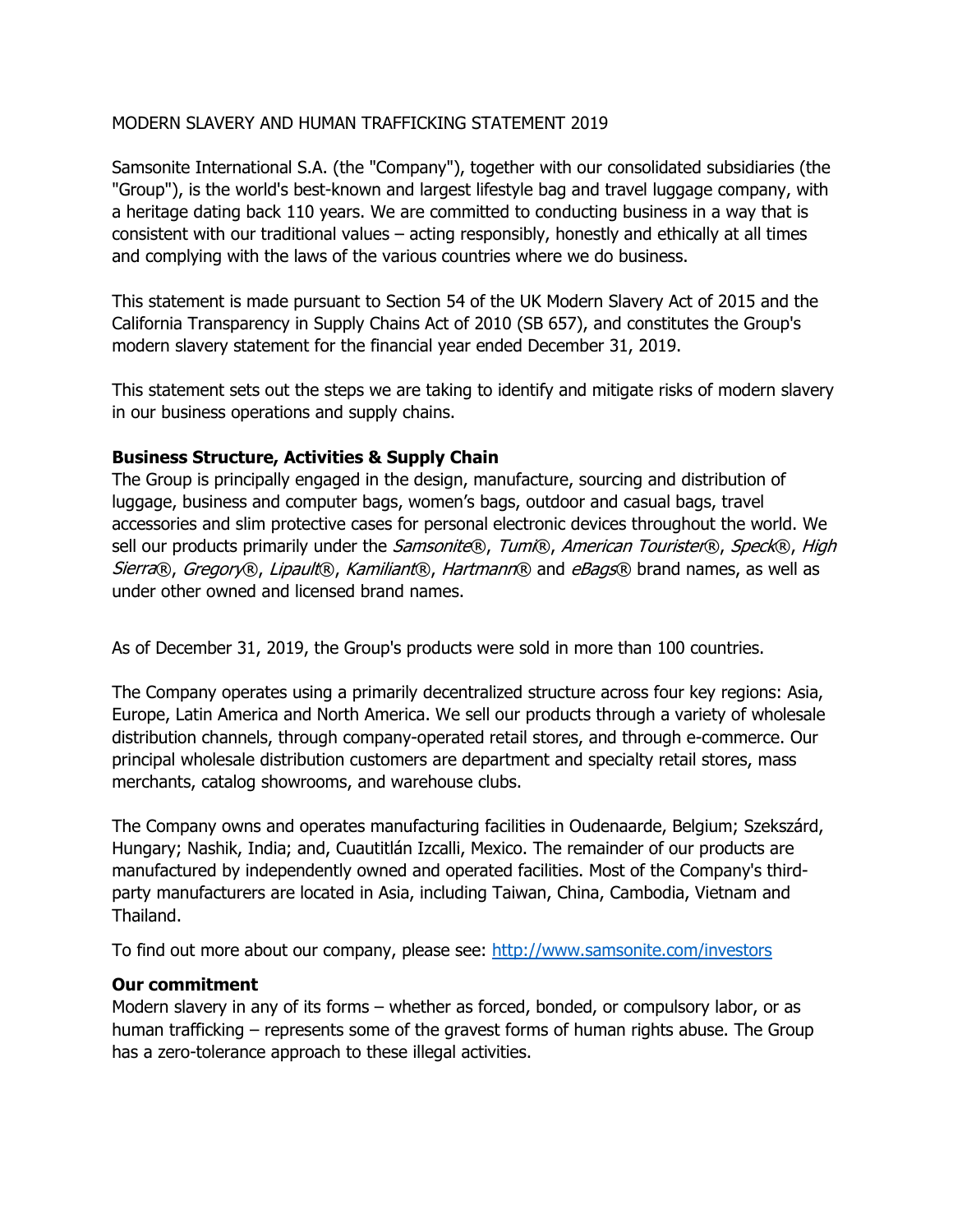We are committed to maintaining systems that are designed to reduce the possibility of modern slavery occurring in our operations and supply chain.

## **Our policies**

We uphold this commitment through our policies: our Employee Code of Conduct, Samsonite Ethical Charter and Tumi Standards of Engagement, in addition to our governance process which is supported by our leadership team.

The Company's employee Code of Conduct is mandatory and extends to every person working at the Group. Included in it is the Company's corporate commitment to legal compliance, ethical behavior, and support for labor standards enshrined by the International Labor Organization (ILO). The Code of Conduct acknowledges the Company's support for the ILO's central tenant: that people throughout the world should be able to undertake decent and productive work in conditions of freedom, equality, security and human dignity. The Company's policies explicitly include a prohibition on the use of forced or other compulsory labor across our business, as well as our supply chain. Employees who fail to abide by the Group's policies are subject to discipline and dismissal, if warranted.

We work to ensure that our global supply chain partners follow socially responsible and ethically acceptable practices. The Samsonite Ethical Charter guides our approach to minimum standards in the supply chain. Samsonite requires all suppliers and their subcontractors to accept this commitment. The first clause of this charter states that:

"The use of forced labor is forbidden, and employees shall not be kept in locked premises nor shall their freedom be restricted in any other way. No compulsory deposits of money or identity cards etc. shall be demanded from employees as security against work, and they shall be free to resign their employment within a reasonable term. (ILO Conventions 29 and 105)"

In the case of the Company's TUMI brand, a suppliers' code of conduct, known as the Standards of Engagement, is in effect for its supply chain partners.

Collectively, these standards set forth the vision for acceptable business practices related to workers' rights, working conditions, terms of employment, decent work, supplier systems, and worker protections. They are consistent with the ILO covenants, such as prohibitions against forced labor and child labor. The Company uses these standards as an integral component of our sourcing strategies, including how we evaluate supplier performance, and determine with which factories we will continue to engage and grow our business.

# **Due Diligence Processes & Risk Management**

The Group does not support or knowingly maintain relationships with any business involved or connected in any way with modern slavery. Nevertheless, the Group understands that the greatest risk of modern slavery is in our product supply chain; as such, we have undertaken activities to identify and minimize those risks with our direct and indirect final assembly suppliers, and with raw material or component suppliers with whom we have a direct contract.

The Company conducts due diligence checks of new and existing suppliers with whom we have a direct contractual relationship in the form of either self-assessment questionnaires or a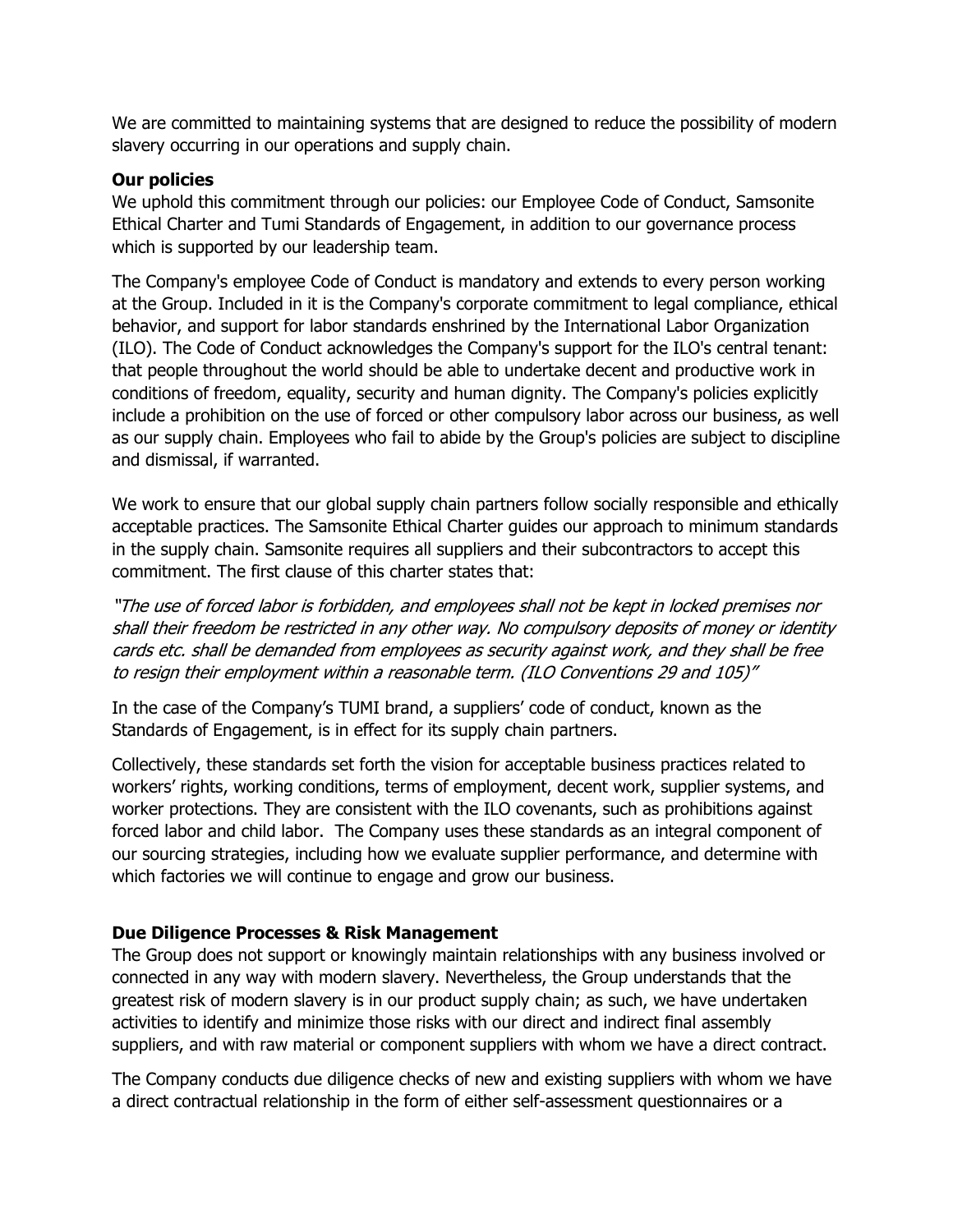compliance audit conducted by or on behalf of the Company. If evidence of modern slavery is found, the Group will examine the circumstances and develop the best possible strategy for resolution. The Group may act against those suppliers that do not demonstrate sufficient commitment to the supplier codes of conduct or are in breach of it; subsequent actions can include terminating the supplier.

The Group seeks to ensure that all new and existing third-party suppliers with whom we contract abide by the Company's policies. Supply contracts require compliance, and the Group's social compliance audit personnel visit suppliers on a regular basis and audit their compliance. Failure to remedy violations of the policy may result in termination of the relationship with the supplier. Monitoring and verification activities are carried out by a team of trained professionals based in China and in India.

In 2019, we completed 314 audits for 288 tier one factories to make sure that they adhere to our high standards and responsible sourcing policies. We also conducted 37 audits for 34 tier two factories, which make raw materials for our finished goods suppliers and our owned factories. In 2020, we aim to audit our top 100 tier two suppliers.

#### **Training**

The Company's employees are introduced to the Code of Conduct during their induction orientation. We educate our suppliers about the prohibition on human trafficking, child labor, and other violations of our standards through the process of requiring adherence to the Code of Conduct and through our on-site monitoring and verification processes.

#### **Grievance Mechanisms and Remedy**

The Group maintains and enforces internal accountability procedures for employees and suppliers who fail to meet our standards to prevent the incidence of modern day slavery in our operations and/or supply chain.

We provide the opportunity for everyone who works in the Group to report suspected breaches of the Employee Code of Conduct, including via an anonymous confidential hotline and website reporting service. Members of the Group's management team in the finance, legal, human resources and internal audit departments review any information that is submitted via the hotline. The hotline is available toll-free and is publicized to employees electronically, in our Code of Conduct, and through posters and in worker handbooks throughout our operations.

Employees may use this hotline, anonymously if desired, if they have any workplace concern that they wish to report. Employees using the hotline are protected against retaliation. Reports are investigated and appropriate remedial actions taken as needed.

#### **Program Evaluation**

Evaluation of the effectiveness of our efforts to ensure that no human trafficking or modern slavery is present in the Company or in our supply chain rests with the country and regional